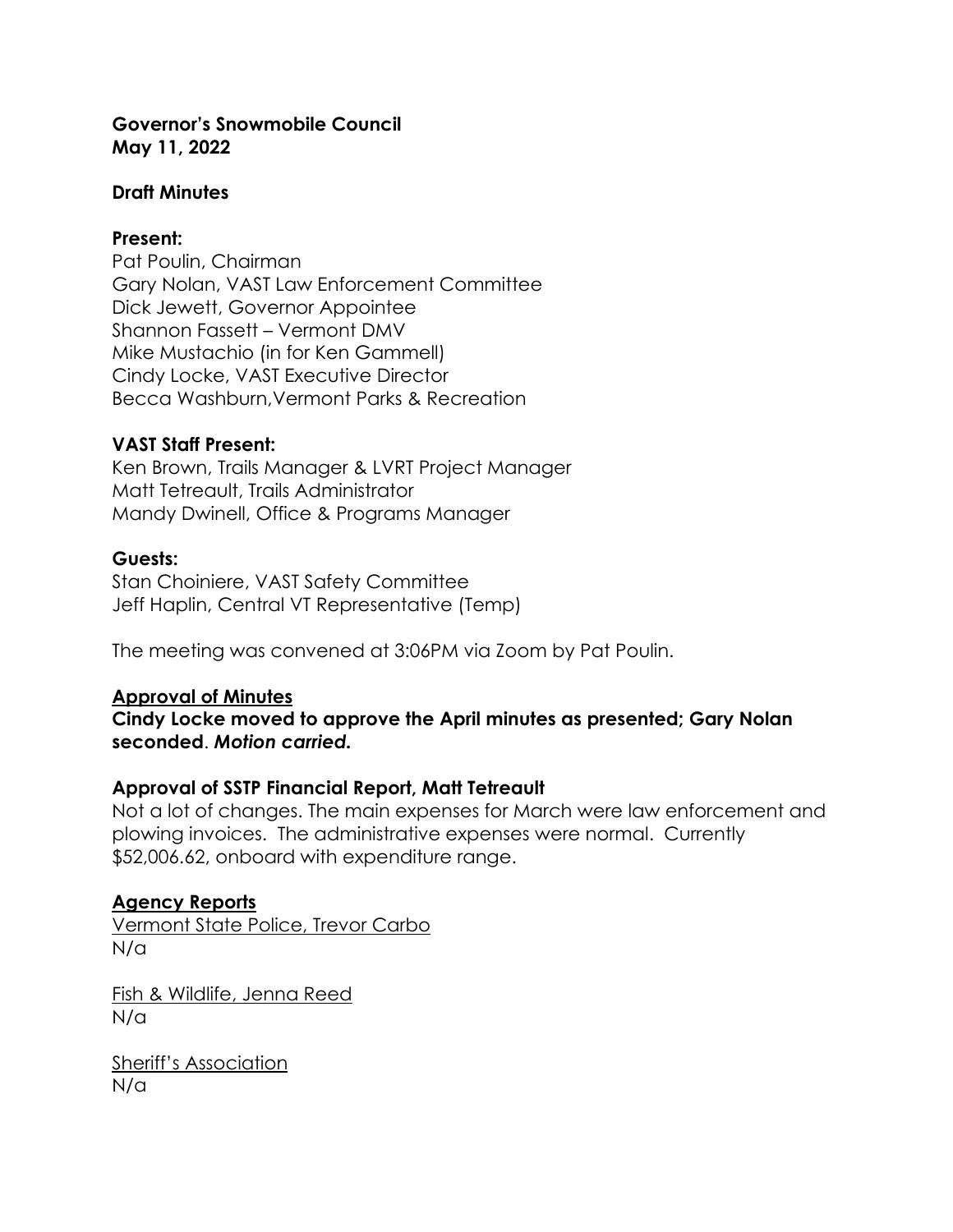## Southern VT Wilderness Search & Rescue, Chief Paul Doucette N/a

Department of Motor Vehicles, Shannon Fassett Vermont Registrations Update:

- 2022: 21,576 registrations, 15,755 Vermont
- 2021: 21,516 registrations, 15,496 Vermont

# Forest, Parks & Recreation, Becca Washburn

Introduction as interim representative as Forest, Parks & Rec is awaiting new staff members. The finance department has been experiencing turnover. Becca is working on reviewing the budget and on the grant agreement. There may be possible delays. Reach out to Becca for help with grant transitions during the process.

# **VAST**

### VAST Financial Request to Governor, Cindy Locke

Language Bill for extra VAST 750K, 50k made it through the legislature and is awaiting the Governor's signature. Money from the budget is distributed from Transportation as 1-time money. There were \$80million of requests over what they had to spend, and we're doing well so far with the funding. There are stipulations, and we're working on reviewing them.

Questions on regulations for funds. Cindy shared that those expenses would need approval. There will be guidelines provided by the state and VAST, more so for equipment funds. Discretion by BOD and Gov Council to supplement funds. More details to come.

Law Enforcement Committee, Gary Nolan

• Y/E reports from L/E

Working on gathering year-end invoices and reviewing them. Currently missing 1-2 invoices and will reconnect soon after the committee meets.

## VAST AORRG Insurance Update, Cindy Locke

Moving closer to approval and hoping to know more soon. Renewed 3-month extension for insurance for directors & officers. Liability insurance is up for renewal in September. Will have updates by then.

VAST will attend Snowmobile Congress next month while there, Mark will be representing the Risk Retention Group in a trade show booth. Eventually we may open our insurance program to additional associations. We would like to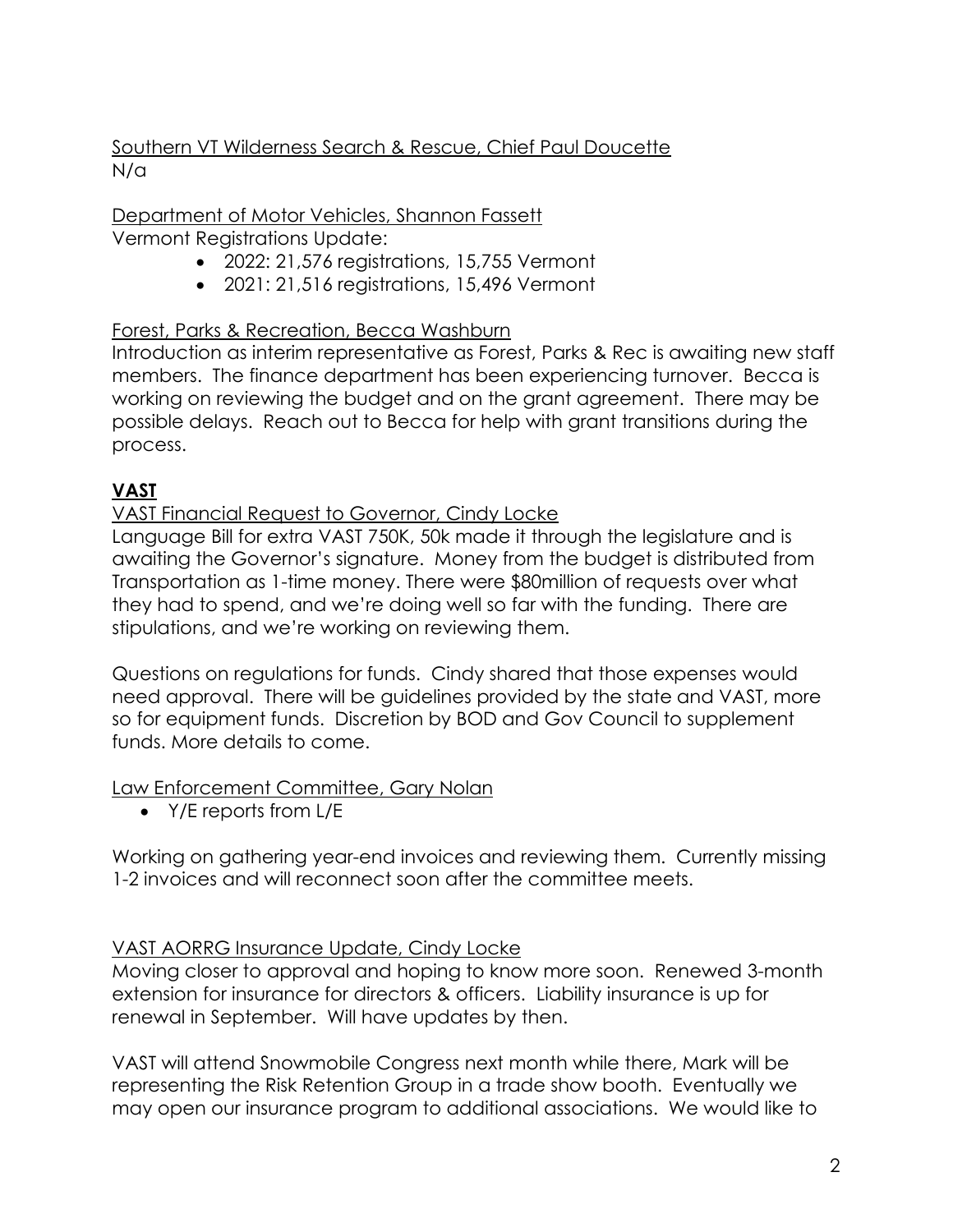have a year with the program as a trial first prior to broadening out to other organizations.

### Other

Jeff Haplin's application is in the process of being finalized for the Governor's Council representation for central VT. As well as renewing Star Poulin's position as it was up for renewal in February.

### VAST Safety Committee, Stan

Upcoming meeting in June. Task the members to give some thought to programs for next year and, we wanted to get prepared for the Internationals Snowmobile Safety Week. Stan reached out to the manufacturer's association about that package of information and marketing support material, and they told him they don't offer that program anymore. Looking at other venues or avenues for some supporting material. Would like to schedule for law enforcement for next year when we do have that week that our safety ambassadors are out at high visibility and maybe work with law enforcement for some increased visibility on their part as well. New signs came up this year and will be brought to the VAST annual meeting and will be available to clubs.

## **SSTP Trail Report, Matt Tetreault**

A draft version of the proposed FY 23 budget was presented to the council along with FY 22 actuals and year end projections.

The FY 22 budget was based on 15,000 resident and 5,500 nonresident registrations. The DMV report as of April 3rd shows15,755 resident registrations and 5,821 non-resident registrations. This provides a bit of additional revenue.

Overall expenses in FY 22 are close to what we had budgeted. Many line items are projected to come in under budget primarily due to the shorter season experienced this past year.

There will be approximately \$10,000 to carry forward out of fiscal year 22. This carryforward amount is reflected in the FY 23 budget in the equipment line item.

The FY 23 budget will be based on a total of 20,500 registrations, 15,000 resident, and 5,500 nonresidents. This seems to be an accurate figure to base the budget on the revenue side.

*Admin Services*-A slight increase due to tax changes and COL increase. *Office Rent*-No change

*Office Supplies*-Slight decrease. We are doing more online now which cuts down on office expenses.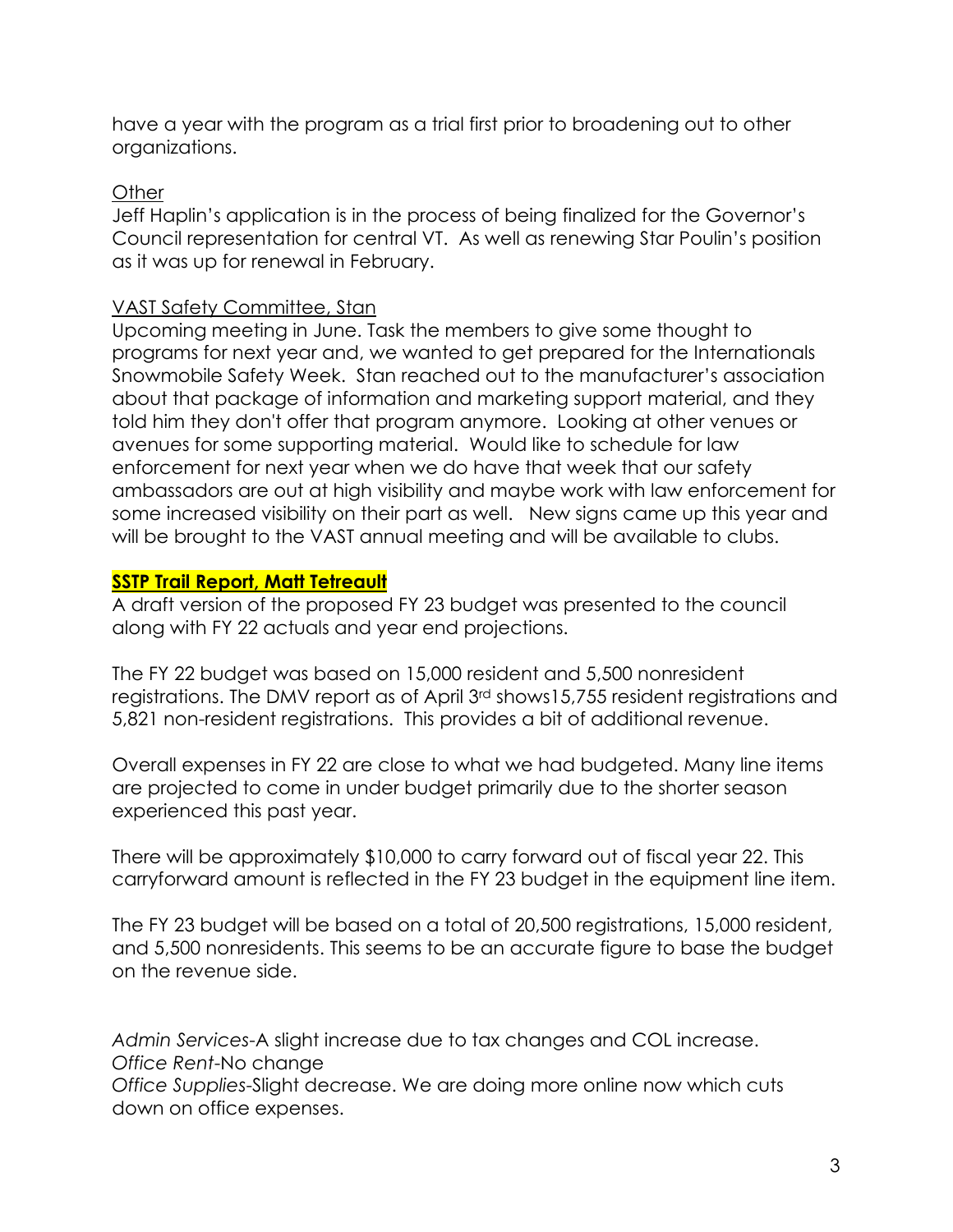*Postage*-Same as Office Supplies. Fewer items are mailed now so this line item can be decreased.

*Registration Postage Reimbursement-* There are fewer DMV agents in the program now and therefore less expense here.

*Telephone/Internet*-This line item is split between VAST General and SSTP Budget. We decreased this line item in SSTP and will take a bit more out of the VG budget to account for this.

*Travel Expense*-This expense is not paid out of VAST General and not SSTP. *Snowmobile Lease/Purchase/Reg*-We are paying for this expense solely from the VAST General Budget now as well.

*Professional Audit & Services-*VAST no longer reaches the threshold for a single federal audit so there is less time/work and expense for the auditors. The line item was decreased as a result.

*Professional Dues* – Trails Administrator membership to the International Association of Snowmobile Administrators or IASA with \$500 fee to join that association.

*Equipment Grants-*The amount in here for the FY 23 budget is the carryforward amount from FY 22 as noted earlier.

*Safety Education*- Increased this line item on a speculation there may be an uptick with in-person classes that may need some more materials

*Trails Program Publications-* VAST may print some permission forms and bridge agreement forms and signing supplements for clubs. Printing costs are rising like everything, so it makes sense to increase this line item.

*Plowed Parking Areas-*Decreased this line item a bit to help balance the budget. If we have a good snow year if we might be taking a little risk with only \$16,000 to spend.

*Liability and Volunteer Insurance-* Keeping this line item at \$240,000 even as we move towards the RRG. We still felt this would be a solid number to use.

*Law Enforcement*-The projections for FY 22 are far below what was budgeted due to staffing shortages for Law Enforcement and sporadic winter conditions throughout the state. \$5 per registration is earmarked for law enforcement so any funding that is not spent will be placed in carryforward, which has a larger balance from past seasons.

*Law Enforcement Equipment*- 30,000 from carryforward in the line item. There's plenty of money in the law enforcement carryforward from years past so if there are equipment needs from law enforcement, we can certainly adjust this.

Pat Poulin-There is talk of the Vermont State Police and the Wardens ramping up their personnel. If this happens, we may need to take a look at how law enforcement funding is divided up.

Cindy Locke-More if we have a good snow year, we're going to want law enforcement visible on the trails. We have always worked closely with law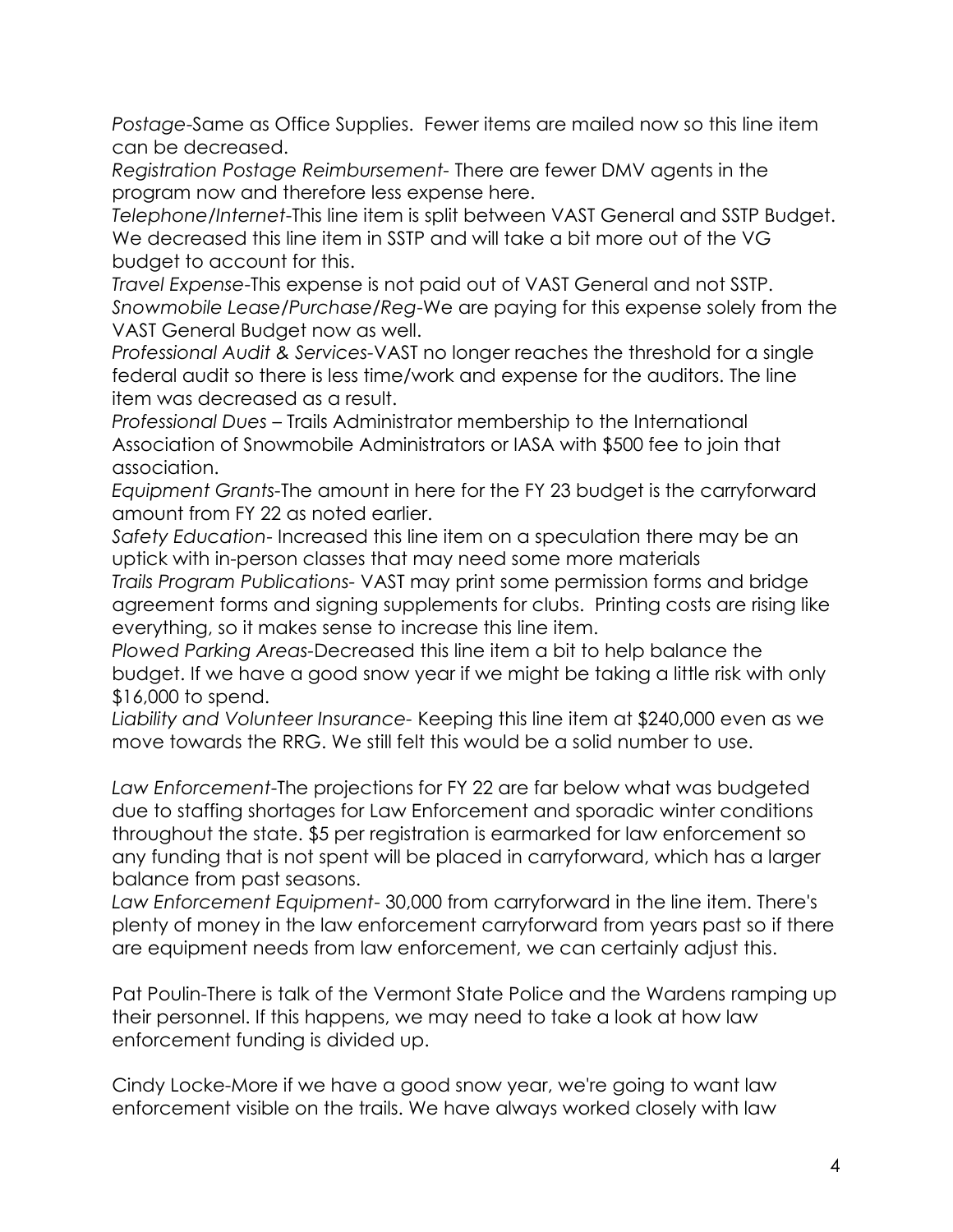enforcement to provide them with additional funding if needed during the season.

Jeff Halpin-Washington County has been supporting the Washington County Sheriff's with snowmobiles maintenance and other snowmobile enforcement related items. Currently, their machines are old and tired. What is the best way to approach this issue and what funding source should they be seeking?

Cindy Locke-The line item that Matt was just talking about in the budget is for this exact purpose. There's a line item for law enforcement equipment. We give out grants (not 100%) for snowmobiles or trailers. There is a formal grant application process involving a committee that reviews the requests.

Construction and Equipment grant season.

\$844,000 was paid out in grooming so far this season. This is \$300,000-\$400,000 less than last year. Reporting on final numbers for next month. Working on RTP Grant for next month.

Email Matt or Pat with questions

### **Legislative Report**

House Report, Brian N/a

Senate Report, Jane N/a

### **Appointee Reports**

Northwest, Pat Poulin Clubs are picked up, but not much with changes.

Northeast, Mike Mustachio

Routine with designing. Essex county is busy with details with the annual meeting.

#### Central, Jeff Haplin (Temp)

Few requests for tail position signatures for grants for maintenance and repair, trails are designed. Working on grants.

### South, Dick Jewett

May 2, One club still has trail signs out and wasn't pleased. Asked for clarity on who to contact. Cindy advised that Patty could help connect with the club. Clubs working on construction grants.